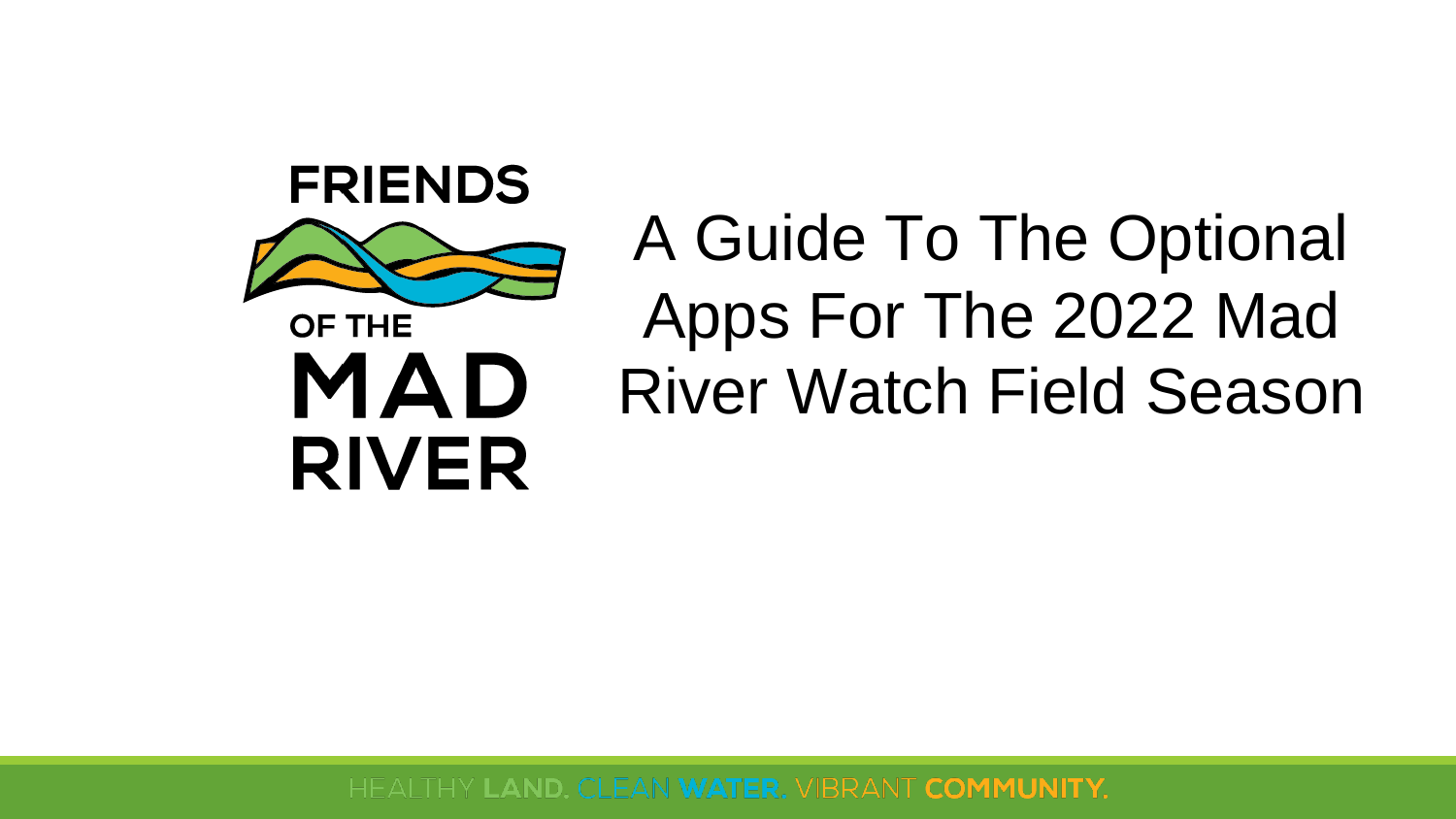### **What apps are we using this year?**

- iNaturalist ○ Seek
- **Merlin**
- Hydrocolor
- Crowdwater



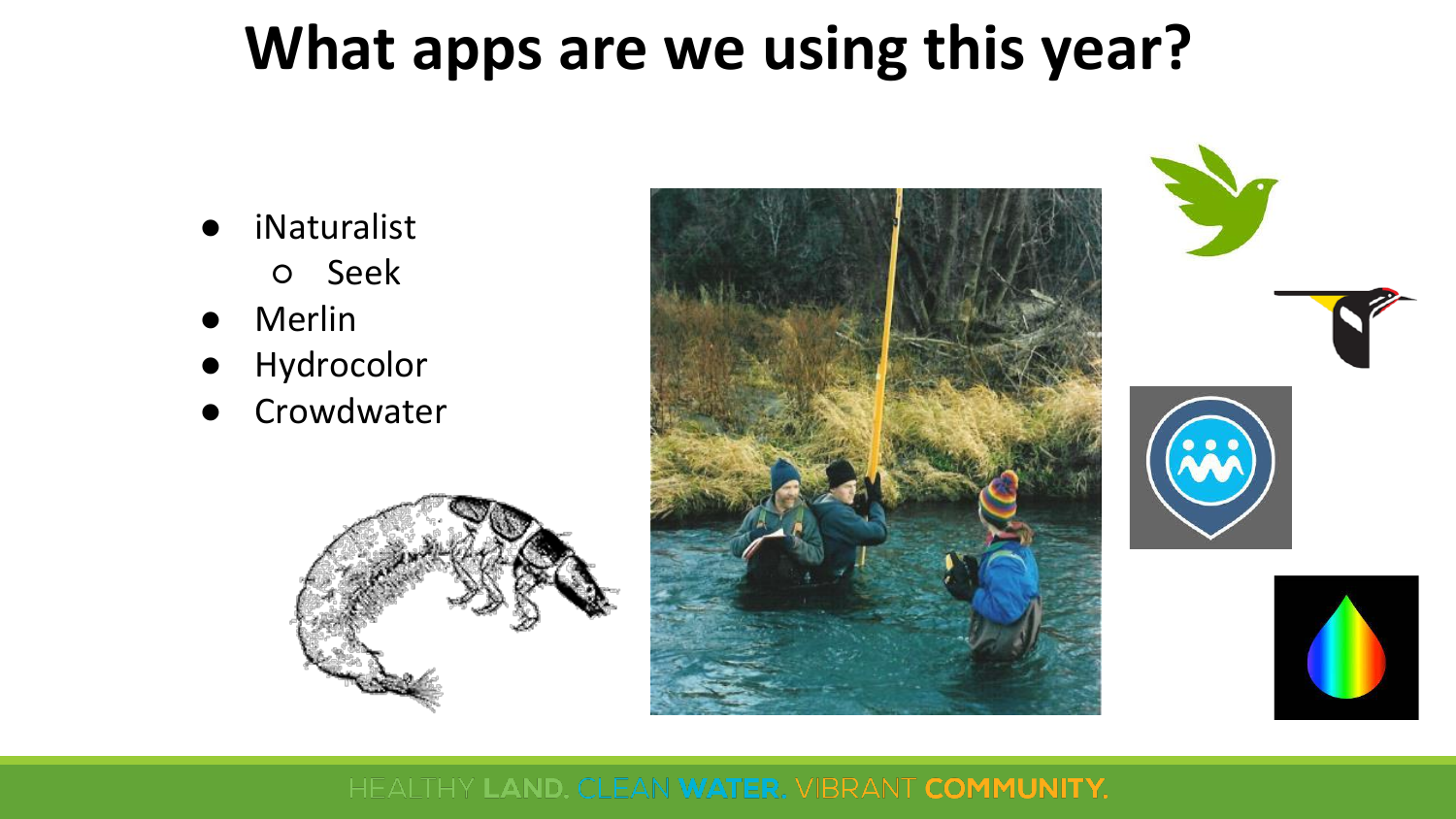### **For all the optional apps:**

Connect to the internet and visit the app store on your device



Android devices will use the Google Play Store



iOS devices will you use the Apple Store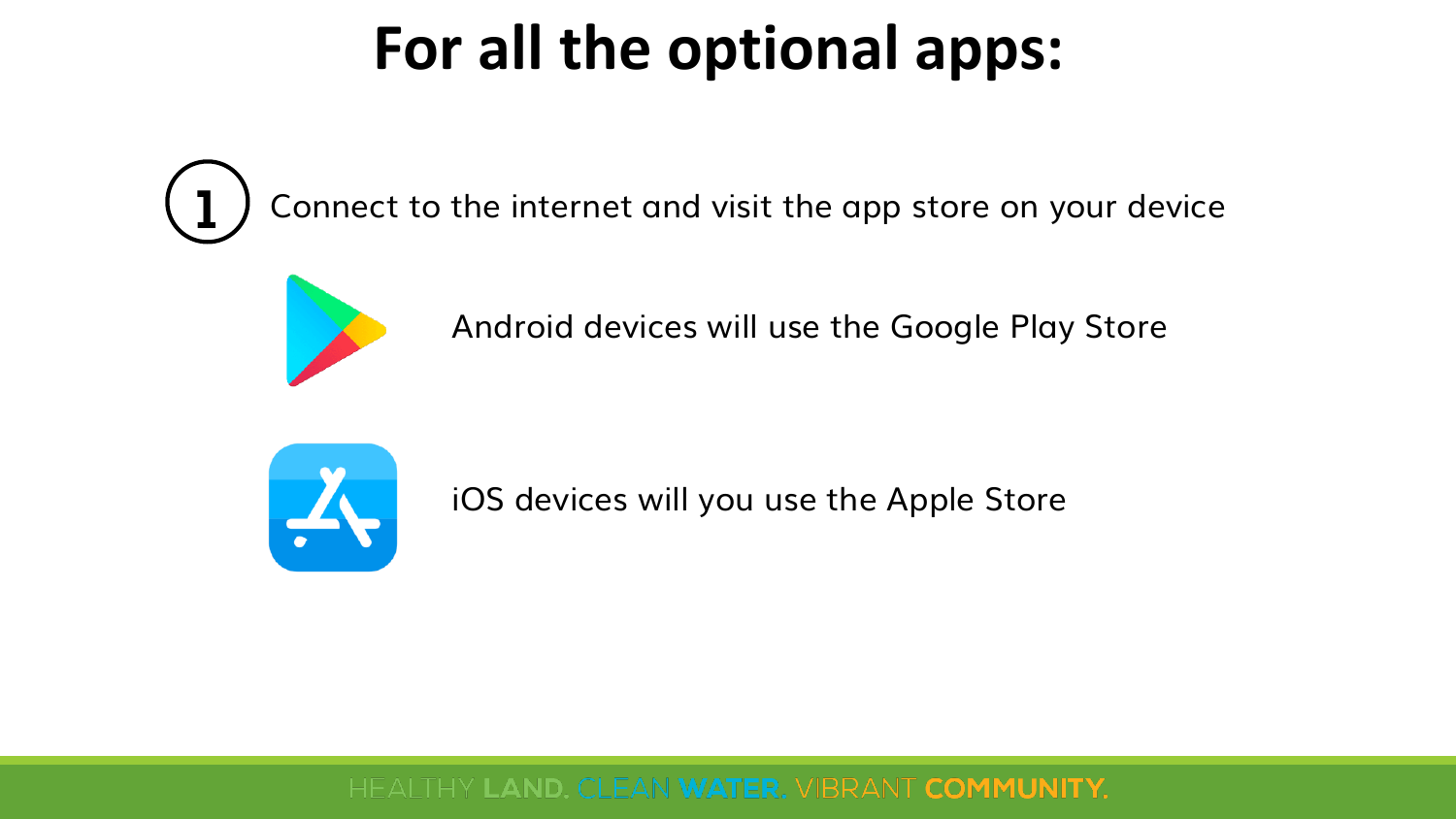## iNaturalist



iNaturalist uses crowdsourcing to create research-grade records of animals, plants, and fungi.

- 1. Download the app
- 2. Create an account and log in
- 3. Contact [ira@friendsofthemadriver.org](mailto:ira@friendsofthemadriver.org) and share your account name / email address associated with iNaturalist to have your observations added to the Mad River Watch Project.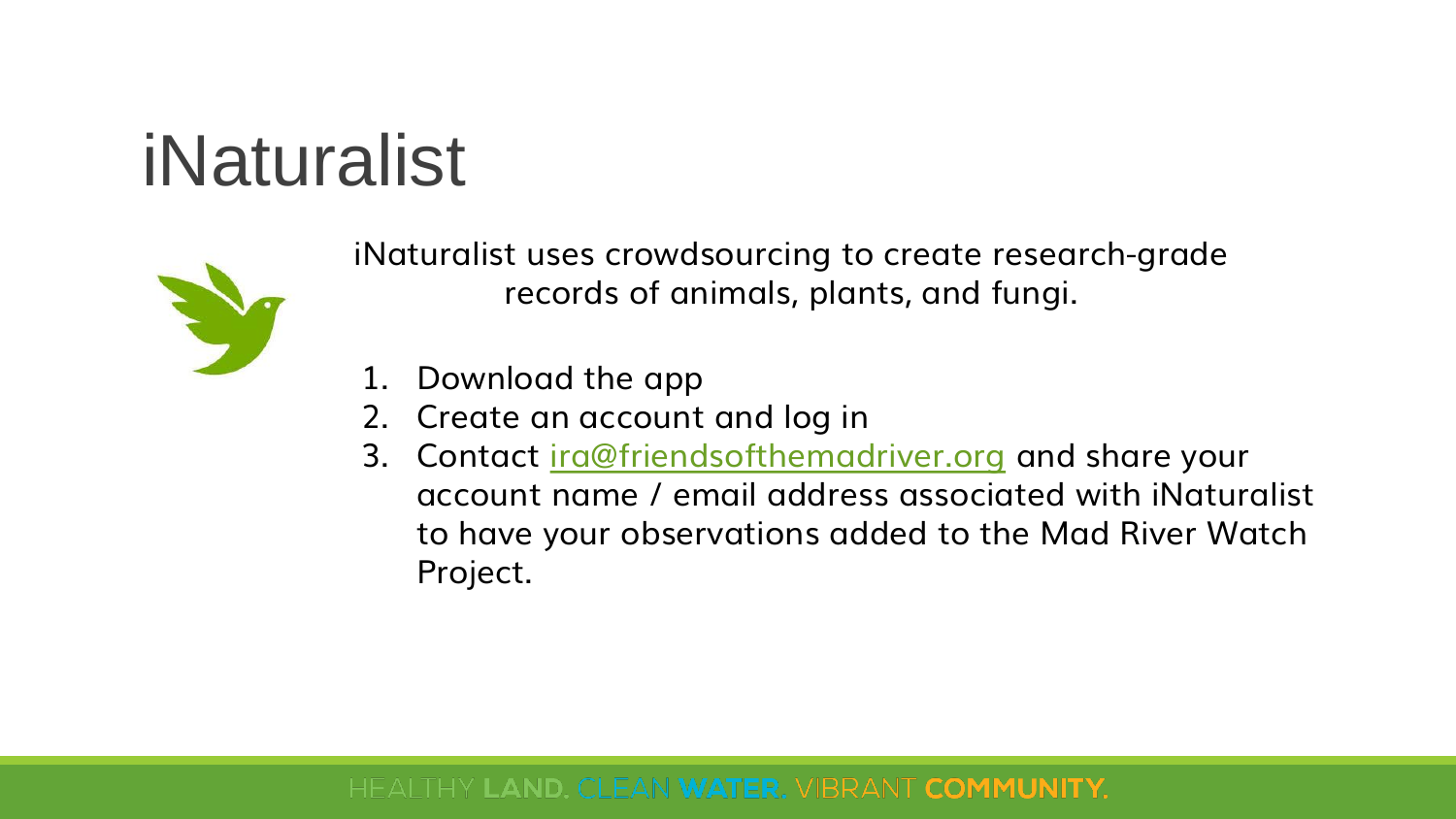



Merlin can help identify bird species through photographs and audio recordings.

- 1. Download the app
- 2. Create an account and log in
- 3. Upload any species identified using Merlin to the Fulcrum App, note them in your field journal, and/or upload [photos and recordings to the Mad River Watch Field](https://forms.gle/W4Zuu4PKXYMzTe6XA) Observation Entry Form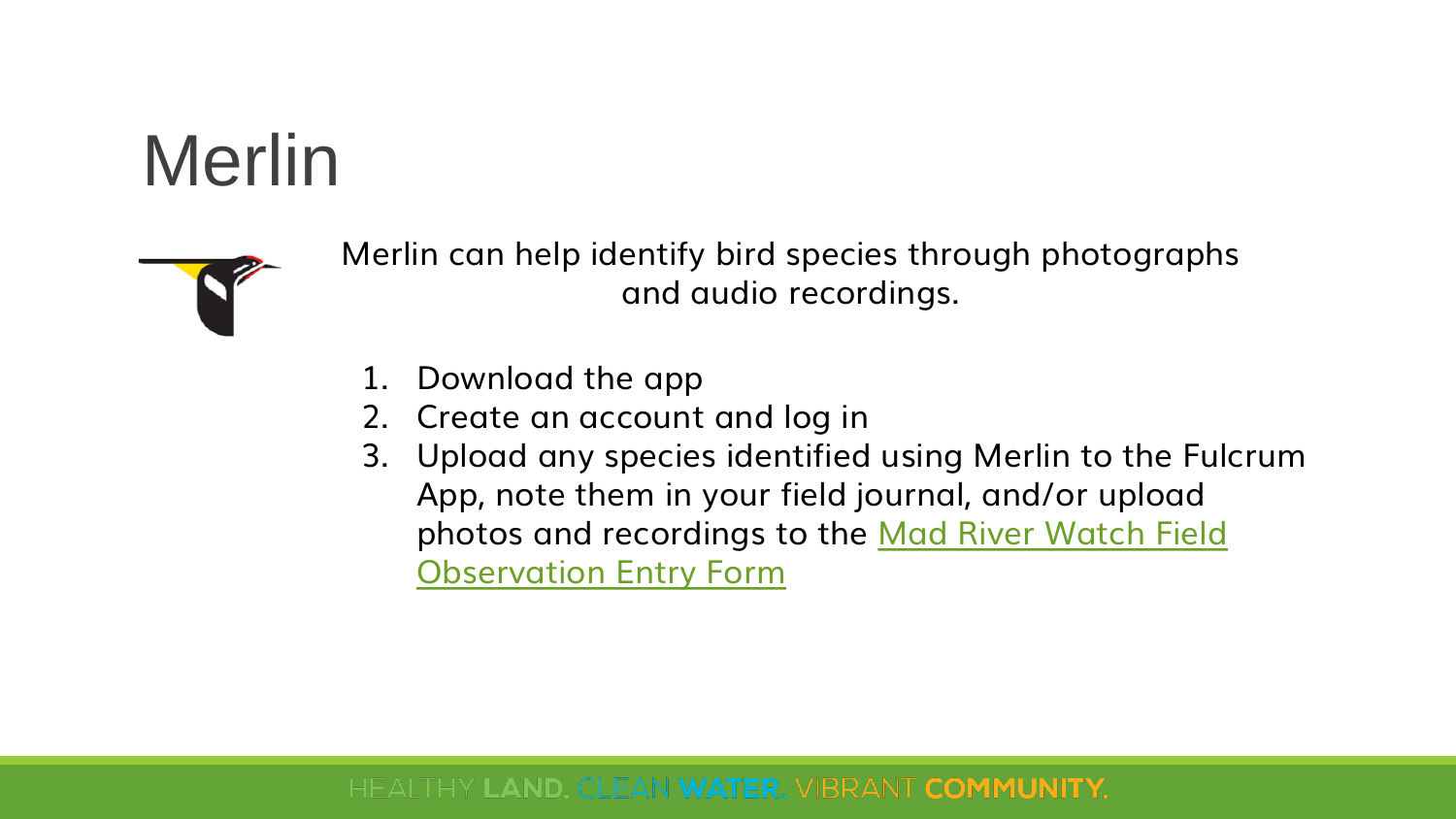## Hydrocolor



Hydrocolor uses your phone's optic sensors to help get a high quality estimate of the turbidity in the water at your field site

- 1. Download the app
- 2. Borrow a gray card from the FMR office
- 3. Using the app at your site:
- a) Photograph the gray card
- b) Photograph the sky
- c) Photograph the water
- d) Record the readouts in your field journal and submit them in [Mad River Watch Field Observation Entry Form](https://forms.gle/W4Zuu4PKXYMzTe6XA) along with feedback about the app. If enough volunteers are interested in using this app, we will add data entry fields to Fulcrum.